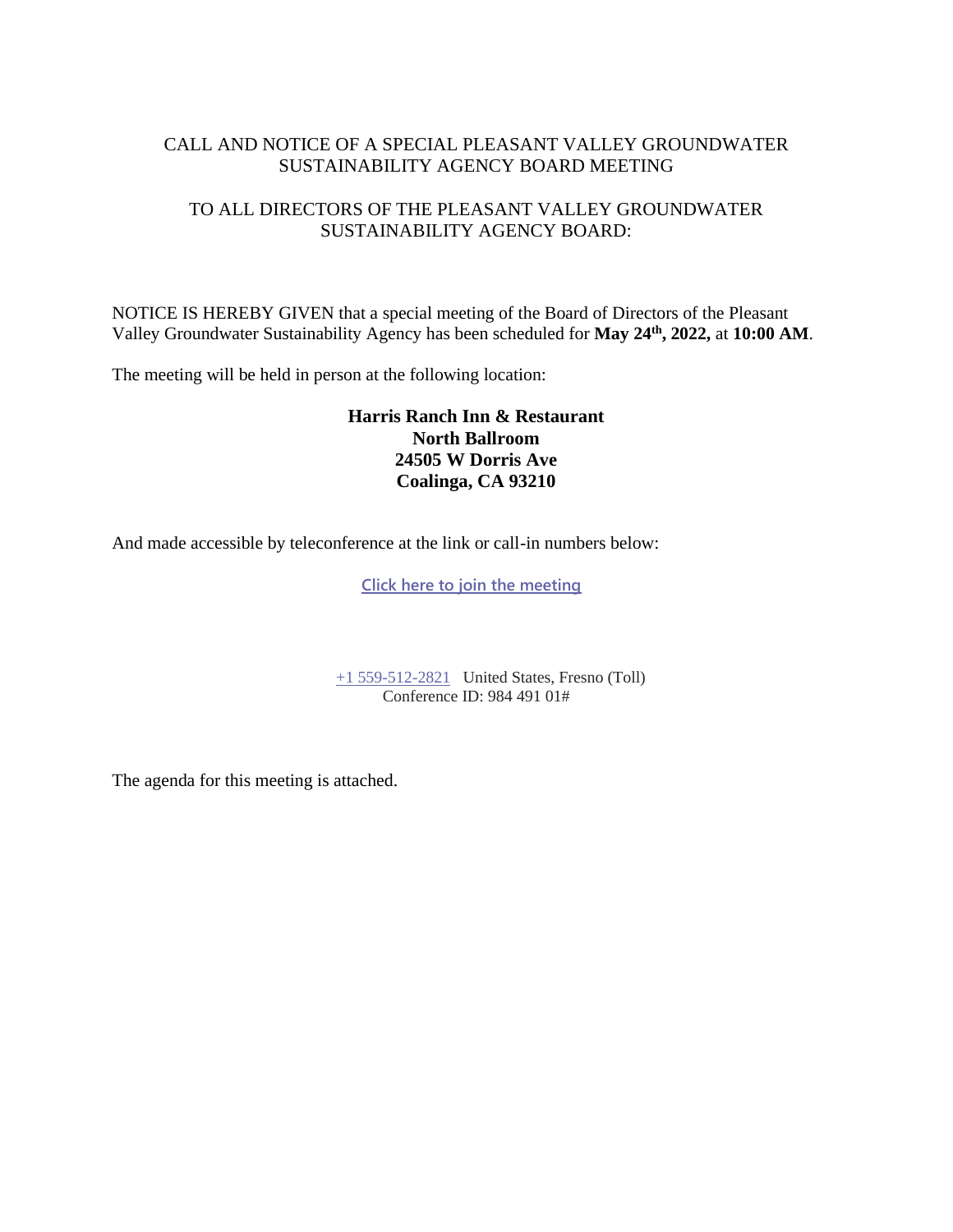

## AGENDA

### SPECIAL MEETING OF THE BOARD OF DIRECTORS PLEASANT VALLEY GROUNDWATER SUSTAINABILITY AGENCY

## **Harris Ranch Inn & Restaurant North Ballroom 24505 W Dorris Ave Coalinga, CA 93210**

#### **And made accessible by teleconference at the link or call-in numbers:**

**[Click here to join the meeting](https://teams.microsoft.com/l/meetup-join/19%3ameeting_YjZlYTNhOGMtZmU3Zi00ZWU3LTk3NWEtYjNkZTI1ODE0MDU2%40thread.v2/0?context=%7b%22Tid%22%3a%22a6cf659f-2360-4ff9-9e8d-045f48434ada%22%2c%22Oid%22%3a%225aeb912a-1b48-4d0b-94f5-be7893f4a09c%22%7d)**

[+1 559-512-2821](tel:+15595122821,,85232084# ) United States, Fresno (Toll) Conference ID: 624 224 047#

#### **May 24, 2022, at 10:00am**

### **CALL TO ORDER-PVGSA MEETING.**

ROLL CALL. A roll call will be taken to identify a quorum of the PVGSA Board of Directors.

PUBLIC COMMENT. The Board of Directors welcomes participation in Board meetings by the public. The public may address matters under the authority of the Board that have not been included in the agenda. However, California Law prohibits the Board from acting on any matter that is not on the posted agenda unless the Board of Directors determines that it is an emergency or one of the other situations specified in Government Code section 54954.2. The Chairman may limit the total amount of time allocated for public testimony on issues for each individual speaker. Public Comment is available to anyone on the teleconference or by emailing comments to ekizer@ppeng.com. The comments will be read into the teleconference if received by email.

POTENTIAL CONFLICTS OF INTEREST. Any Board member who has a potential conflict of interest may now identify the item and recuse himself or herself from discussing and voting on the matter. (FPPC § 87105.)

I. TELECONFERENCE FINDINGS. Discuss and take action on findings and arrangements needed to utilize alternative teleconference requirements during a state of emergency pursuant to Government Code Section 54953, as amended by Assembly Bill 361. Adopt Resolution.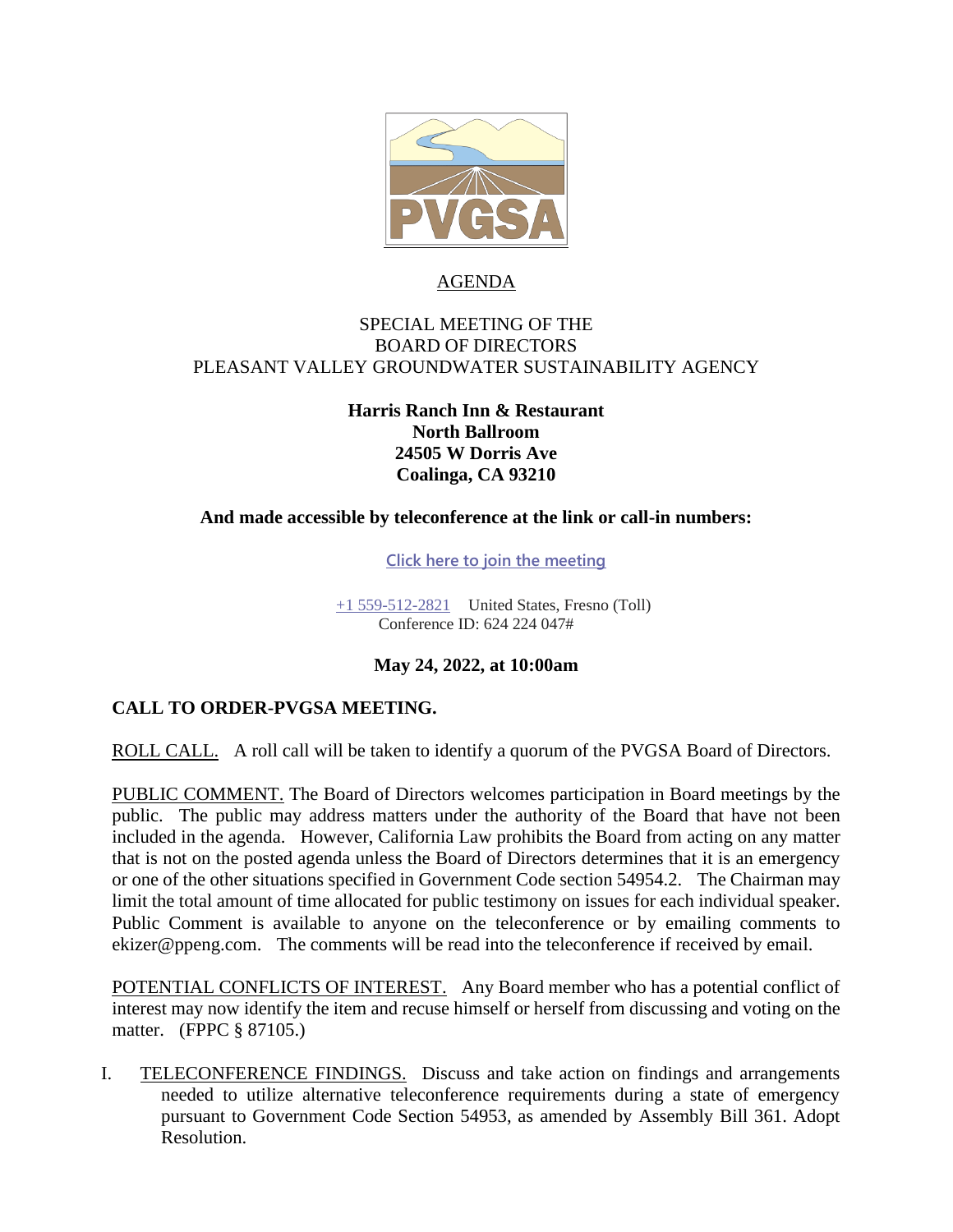

#### II. CORRESPONDENCE.

- III. APPROVAL OF MINUTES. Approve the minutes from the following Board Meetings: 1. April 26, 2022
	- IV. COMMITTEE UPDATES. The Committees (Finance & Administrative and Water Policy) may provide a report and/or a recommendation to the Board on the following matters or matters discussed at Committee meetings, and the Board may take action to approve any recommendations made in connection with such matters.
		- A. Finance & Administrative Committee
			- 1. Financial Review and approve as recommended by F&A Committee including invoices and payments made from April 15, 2022 through current. ACTION ITEM.
			- 2. Contracts. Report and seek authorization to fill the Agency's needs for contract administrative services
				- a) Review and approve template agreement and authorize Chairman to seek Contract Administrative Services. ACTION ITEM.
			- B. Water Policy Committee
				- 1. GSP Implementation.
					- a) The Agency sent its initial census to landowners with water wells and meters specific to their ownership
					- b) Ground surface elevation & subsidence measurement collection will begin in early summer and coordinated through Ken Schmidt's office
				- 2. Metering.
					- a) Discussion of the active water wells, and working meters
					- b) Ken Schmidt has requested the Agency to take at least 4 metering measurements throughout the year
				- 3. Static water levels.
					- a) Discussion of the 90 active water wells, 48 were available to record instrument readings
				- 4. Well Permitting: Governor Executive Order N-7-22. The Board will discuss and vote on a RESOLUTION AUTHORIZING DISTRICT TO EXECUTE COUNTY WELL PERMITTING FORM: PVGSA ordinance No.\_\_\_\_. ACTION ITEM.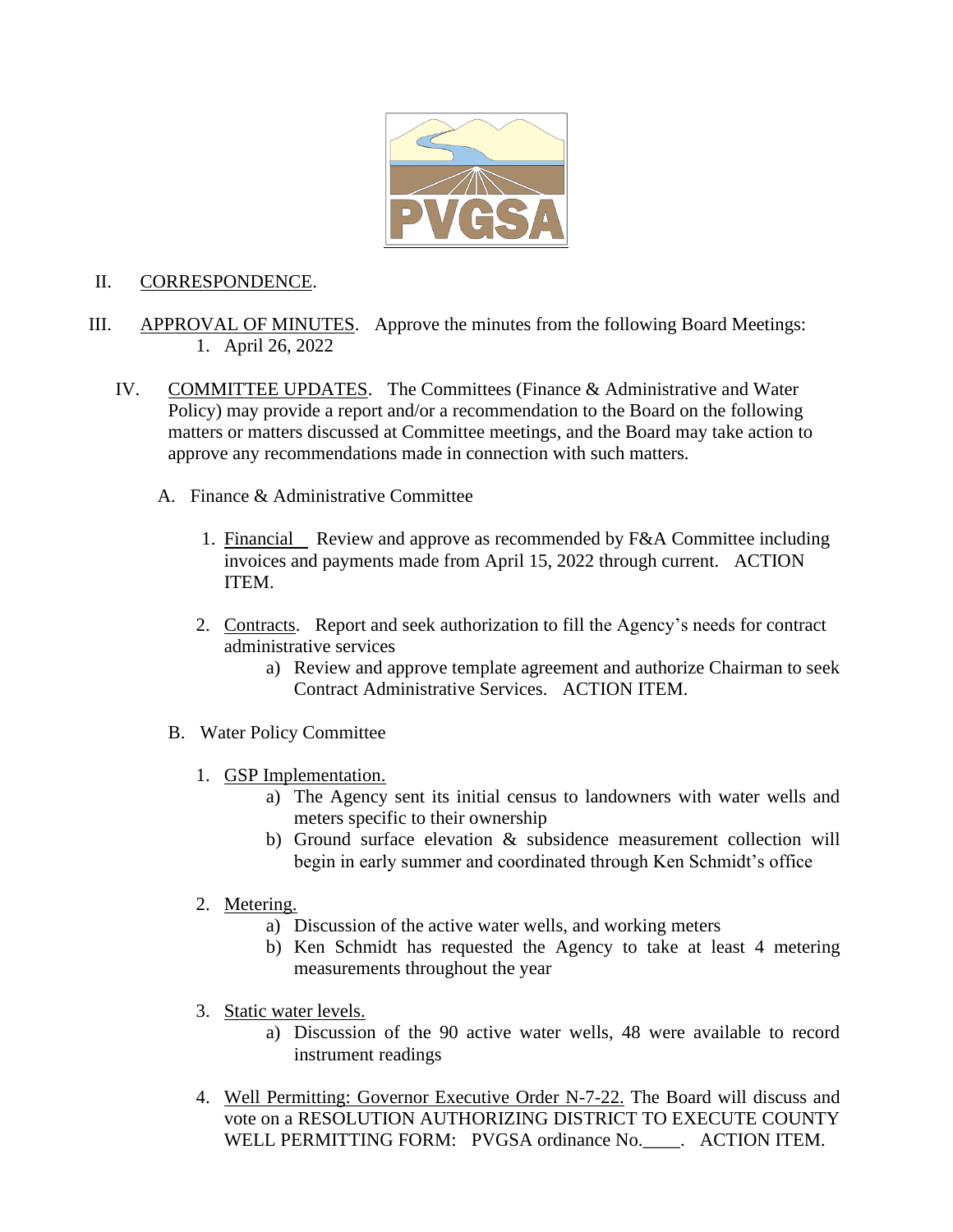

## V. PROPOSITION 218 FEES.

- 1. Report on Proposition 218 Public Hearing and Election on May 17, 2022.
- 2. Consider Adoption of RESOLUTION SETTING FEES FOR 2022-2023 FISCAL YEAR. PVGSA Resolution No. \_\_\_\_\_\_\_\_. ACTION ITEM.
- VI. OUTSIDE COUNCIL'S REPORT The Agency's outside Council may provide a report to the Board on legal matters and the Board may take action to approve any recommendations made in connection with such matters.
	- 1. PVGSA Bylaws. Discuss Bylaws for PVGSA.
- VII. ENGINEER'S REPORT. The Agency's consulting engineer may provide a report on the following matters and the Board may take action to approve any recommendations made in connection with such matters:
	- 1. DWR response to other GSPs in San Joaquin Valley.
- VIII. HYDROGEOLOGIST'S REPORT. The Agency's consulting hydrogeologist may provide a report on the following matters and the Board may take action to approve any recommendations made in connection with such matters:
	- 1. Receive report from GSA Hydrogeologist, if any.
	- IX. DIRECTOR COMMENTS. The Board may discuss other items as permitted by the California Government Code.

# **ADJOURN AS THE PVGSA BOARD MEETING.**

*Members of the public may directly address the Board of Directors on any item of interest to the public within the Board's subject matter jurisdiction before or during the Board's consideration of the item.*

*Written materials related to an agenda item to be considered in open session that are public records will be made available for public inspection upon request.*

*A person with a qualifying disability under the Americans with Disabilities Act of 1990 may request the Agency provide a disability-related modification or accommodation in order to participate in any public meeting of the Agency. Such assistant includes appropriate alternative formats of the agenda and agenda packets used for any public meetings of the Agency. Requests for such assistant and for agenda and agenda packets*